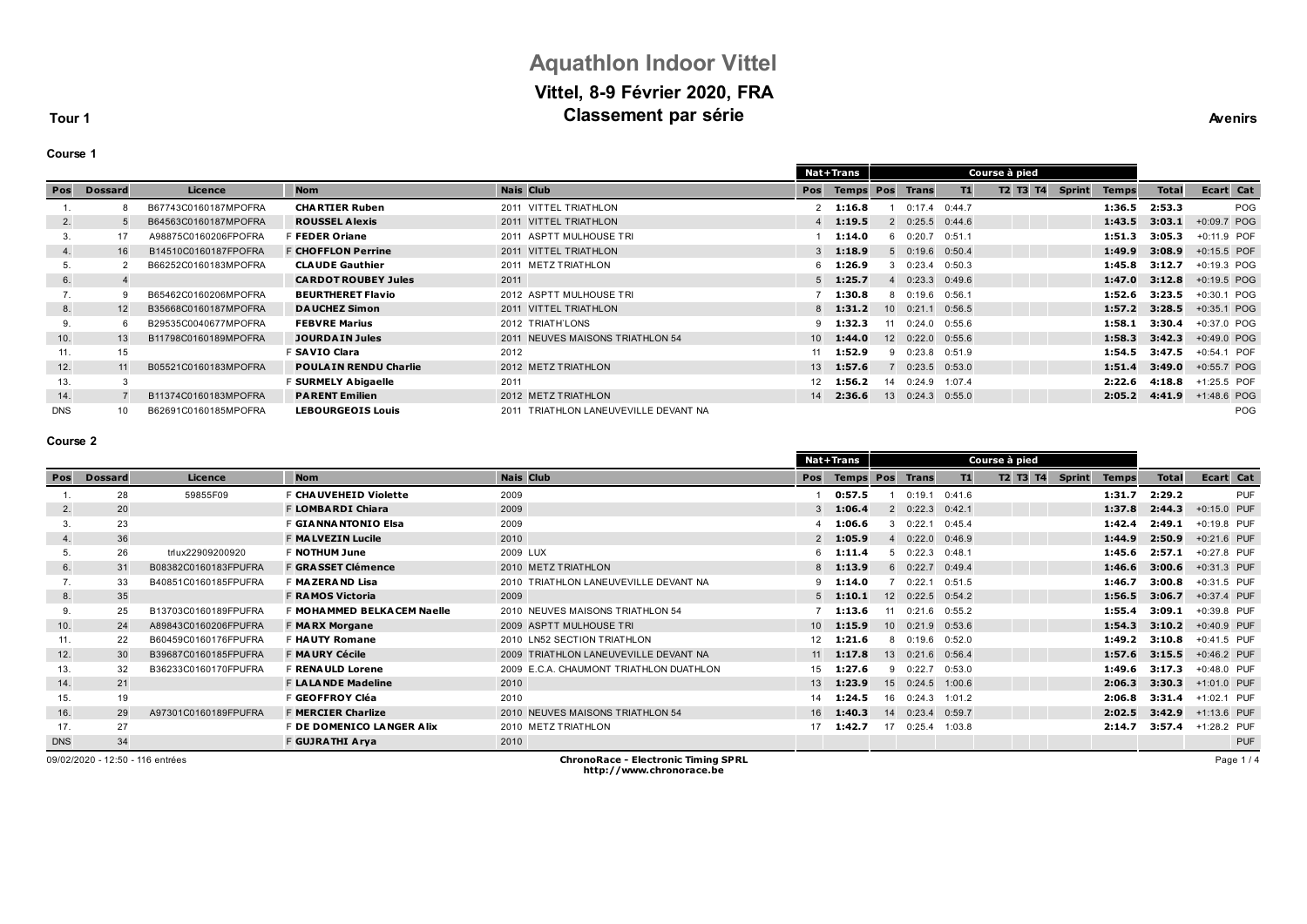# **Aquathlon Indoor Vittel Vittel, 8-9 Février 2020, FRA Classement par série Avenirs Avenirs**

**Tour 1**

| ours<br>l |  |
|-----------|--|
|-----------|--|

| Pos<br><b>Nom</b><br><b>Nais Club</b><br>T1<br>T2 T3 T4<br><b>Sprint</b><br>Licence<br>Pos<br><b>Temps</b><br>Pos<br><b>Total</b><br><b>Dossard</b><br><b>Trans</b><br><b>Temps</b><br>47<br>2009<br>0:55.9<br>1:29.1<br>2:25.1<br>59856M09<br><b>CHAUVEHEID Theotime</b><br>0:17.7<br>0:40.4<br><b>GUERNIER Jules</b><br>2009 BESANCON TRIATHLON<br>$2$ 1:01.8<br>1:41.6<br>2:43.4<br>A79236C0040675MPUFRA<br>$0:20.0$ $0:46.5$<br>2.<br>$\overline{7}$<br>45 | Ecart Cat<br>PUG<br>+0:18.3 PUG<br>+0:18.4 PUG<br>+0:25.4 PUG<br>+0:25.7 PUG |
|----------------------------------------------------------------------------------------------------------------------------------------------------------------------------------------------------------------------------------------------------------------------------------------------------------------------------------------------------------------------------------------------------------------------------------------------------------------|------------------------------------------------------------------------------|
|                                                                                                                                                                                                                                                                                                                                                                                                                                                                |                                                                              |
|                                                                                                                                                                                                                                                                                                                                                                                                                                                                |                                                                              |
|                                                                                                                                                                                                                                                                                                                                                                                                                                                                |                                                                              |
| <b>CINI Theo</b><br>1:36.2<br>2:43.5<br>B35086C0040680MPUFRA<br>2009 GROUPE TRIATHLON VESOUL HAUTE SAONE<br>1:07.3<br>20:19.4<br>0:46.1<br>3.<br>48                                                                                                                                                                                                                                                                                                            |                                                                              |
| <b>POULAIN RENDU Sasha</b><br>2009 METZ TRIATHLON<br>60:21.9<br>1:41.5<br>2:50.6<br>A72285C0160183MPUFRA<br>1:09.1<br>0:46.7<br>4.<br>43                                                                                                                                                                                                                                                                                                                       |                                                                              |
| <b>GROSSELIN Yoann</b><br>2:50.9<br>2009<br>1:09.7<br>50:20.40:39.2<br>1:41.1<br>40<br>5.                                                                                                                                                                                                                                                                                                                                                                      |                                                                              |
| <b>SAVIO Paul</b><br>2009<br>1:36.8<br>2:51.0<br>55<br>1:14.1<br>30:20.3<br>6.<br>0:44.0<br>$\mathbf{R}$                                                                                                                                                                                                                                                                                                                                                       | +0:25.8 PUG                                                                  |
| 39<br>2010<br><b>FERRARA Marco</b><br>2:55.5<br>90:21.4<br>0:49.1<br>1:44.4<br>1:11.1                                                                                                                                                                                                                                                                                                                                                                          | +0:30.4 PUG                                                                  |
| <b>REIN Eliott</b><br>15 0:21.8 0:49.1<br>1:48.6<br>2:59.2<br>A95112C0160185MPUFRA<br>2009 TRIATHLON LANEUVEVILLE DEVANT NA<br>1:10.5<br>8.<br>44<br>$6^{\circ}$                                                                                                                                                                                                                                                                                               | +0:34.0 PUG                                                                  |
| <b>MOUGEL DEPOUTOT Axel</b><br>3:01.3<br>B39154C0160185MPUFRA<br>2009 TRIATHLON LANEUVEVILLE DEVANT NA<br>1:14.7<br>12 0:21.6<br>1:46.6<br>50<br>10 <sup>1</sup><br>0:47.4<br>9.                                                                                                                                                                                                                                                                               | +0:36.1 PUG                                                                  |
| 1:46.9<br>3:01.5<br><b>IGNATIO Jude</b><br>2009 TRIATHLON LANEUVEVILLE DEVANT NA<br>14 0:20.2 0:47.6<br>52<br>B14443C0160185MPUFRA<br>1:14.6<br>10.                                                                                                                                                                                                                                                                                                            | +0:36.3 PUG                                                                  |
| 38<br><b>LEPLEY Yoan</b><br>10 0:21.6 0:48.5<br>1:45.4<br>3:05.1<br>2010<br>1:19.6<br>11.<br>11                                                                                                                                                                                                                                                                                                                                                                | +0:39.9 PUG                                                                  |
| 2010 TROC<br>1:24.3<br>8 0:21.4<br>1:42.2<br>3:06.6<br>B35041C0160193MPUFRA<br><b>TENETTE Liam</b><br>16<br>12.<br>0:46.0<br>49                                                                                                                                                                                                                                                                                                                                | +0:41.4 PUG                                                                  |
| 3:07.4<br><b>BOULANGER Hugo</b><br>2010 LN52 SECTION TRIATHLON<br>1:29.9<br>1:37.4<br>41<br>B60940C0160176MPUFRA<br>0:19.7<br>0:48.7<br>13.                                                                                                                                                                                                                                                                                                                    | +0:42.3 PUG                                                                  |
| 3:07.5<br>A92217C<br><b>DENIS Theo</b><br>1:20.8<br>13 0:20.7<br>1:46.6<br>37<br>2010<br>0:47.3<br>14.<br>12                                                                                                                                                                                                                                                                                                                                                   | +0:42.4 PUG                                                                  |
| 3:09.3<br>B17345C0160176MPUFRA<br><b>CORNUEL Marceau</b><br>2009 LN52 SECTION TRIATHLON<br>1:22.7<br>0:21.9<br>1:46.5<br>14<br>0:49.4<br>15.<br>11<br>46                                                                                                                                                                                                                                                                                                       | +0:44.1 PUG                                                                  |
| 3:11.3<br>B06215C0160187MPUFRA<br>2009 VITTEL TRIATHLON<br>1:21.4<br>16 0:22.3 0:51.1<br>1:49.8<br><b>FATET Loris</b><br>51<br>13<br>16.                                                                                                                                                                                                                                                                                                                       | +0:46.1 PUG                                                                  |
| 1:23.6<br>19 0:22.2 0:56.7<br>3:25.3<br>17.<br>B10928C0160187MPUFRA<br><b>TINCHANT Tom</b><br>2009 VITTEL TRIATHLON<br>2:01.6<br>42<br>15                                                                                                                                                                                                                                                                                                                      | +1:00.1 PUG                                                                  |
| 56<br><b>MATHIEU Romain</b><br>2009<br>1:32.3<br>0:23.3<br>1:57.7<br>3:30.0<br>17<br>18.<br>18<br>0:53.1                                                                                                                                                                                                                                                                                                                                                       | +1:04.9 PUG                                                                  |
| 53<br><b>FELTEN YEMEROU Raphael</b><br>2009 VITTEL TRIATHLON<br>2:01.5<br>3:36.6<br>A84407C0160187MPUFRA<br>1:35.1<br>19<br>18 0:22.1<br>0:56.2<br>19.                                                                                                                                                                                                                                                                                                         | +1:11.4 PUG                                                                  |
| 54<br><b>SUPIOT Noé</b><br>2010<br><b>DNS</b>                                                                                                                                                                                                                                                                                                                                                                                                                  | <b>PUG</b>                                                                   |

#### **BE - Course 4**

|     |                                  |                      |                                 |                                            |              | <b>Nat+Trans</b> |    |                   |                         | Course à pied |               |              |              |               |
|-----|----------------------------------|----------------------|---------------------------------|--------------------------------------------|--------------|------------------|----|-------------------|-------------------------|---------------|---------------|--------------|--------------|---------------|
| Pos | <b>Dossard</b>                   | Licence              | <b>Nom</b>                      | <b>Nais Club</b>                           | Pos          | <b>Temps Pos</b> |    | Trans             | T1                      | T2 T3 T4      | <b>Sprint</b> | <b>Temps</b> | <b>Total</b> | Ecart Cat     |
|     | 80                               | TRLUX23107200720     | F KROMBACH Linda                | 2007 LUX                                   |              | 1:35.6           |    | 0:18.7            | $0:42.0$ $0:42.4$       |               |               | 2:11.6       | 3:47.2       | <b>BEF</b>    |
| 2.  | 82                               |                      | <b>F CUNEY Jade</b>             | 2007                                       |              | $2$ 1:39.7       |    | 30:18.5           | 0:47.9                  | 0:44.3        |               | 2:20.8       | 4:00.6       | +0:13.3 BEF   |
| 3.  | 67                               | A89553C0130012FBEFRA | F PORENTRU Laly                 | 2007 POISSY TRIATHLON                      |              | 1:47.6           |    | 20:19.0           | 0:43.0                  | 0:43.1        |               | 2:16.1       | 4:03.7       | +0:16.4 BEF   |
| 4.  | 58                               |                      | <b>F VITRAC GARCIA Inés</b>     | 2007                                       |              | 1:43.7           |    | 50:20.7           | $0:44.7$ $0:47.0$       |               |               | 2:26.0       | 4:09.8       | +0:22.5 BEF   |
| 5.  | 69                               | B70028C0160816FBELUX | F MOUSEL Sarah                  | 2007 CCCE TRIATHLON CLUB                   |              | 1:44.6           |    | 0:20.1            | 0:47.2 0:47.9           |               |               | 2:27.6       | 4:12.2       | +0:24.9 BEF   |
| 6.  | 71                               | A66989C0160210FBEFRA | <b>F WEINBRENNER Ana</b>        | 2007 ASPTT STRASBOURG TRI                  | $\mathbf{3}$ | 1:42.7           |    | 80:20.9           | $0:46.8$ $0:49.1$       |               |               | 2:31.3       | 4:14.1       | $+0:26.8$ BEF |
| 7.  | 64                               | B12953C0160210FBEFRA | <b>F HAAS Margot</b>            | 2007 ASPTT STRASBOURG TRI                  | 9            | 1:57.2           |    | 40:18.9           | 0:46.3                  | 0:43.8        |               | 2:21.7       | 4:18.9       | +0:31.6 BEF   |
| 8.  | 68                               | B08385C0160183FBEFRA | <b>F GRASSET Jeanne</b>         | 2007 METZ TRIATHLON                        |              | 1:54.2           |    | $6 \quad 0:20.3$  | $0:46.6$ $0:46.1$       |               |               | 2:27.5       | 4:21.7       | $+0:34.4$ BEF |
| 9.  | 59                               |                      | F HADHOUM Jade                  | 2008                                       |              | 1:52.1           |    | 12 0:22.4         | $0:49.4$ $0:49.2$       |               |               | 2:35.6       | 4:27.8       | +0:40.5 BEF   |
| 10. | 63                               | B14449C0160185FBEFRA | <b>F FAIVRE Flora</b>           | 2007 TRIATHLON LANEUVEVILLE DEVANT NA      | 11           | 2:10.9           |    | $11 \quad 0:22.7$ | 0:52.3                  | 0:47.6        |               | 2:35.6       | 4:46.5       | $+0:59.2$ BEF |
| 11. | 75                               | A95092C0160189FBEFRA | <b>F HAENNEL Lola</b>           | 2007 NEUVES MAISONS TRIATHLON 54           | 17           | 2:14.9           |    | 90:23.6           | 0:47.9                  | 0:48.3        |               | 2:34.6       | 4:49.5       | +1:02.2 BEF   |
| 12. | 78                               | A80310C0160183FBEFRA | <b>F PARENT Jeanne</b>          | 2008 METZ TRIATHLON                        | 20           | 2:17.1           |    | $10 \quad 0:23.1$ | 0:46.7                  | 0:50.1        |               | 2:35.0       | 4:52.1       | $+1:04.8$ BEF |
| 13. | 83                               | B14441C0160185FBEFRA | F <b>HINGRAY Cleo</b>           | 2008 TRIATHLON LANEUVEVILLE DEVANT NA      | 12           | 2:11.3           | 14 | 0:23.9            | $0:54.6$ 0:52.1         |               |               | 2:41.9       | 4:53.2       | +1:05.9 BEF   |
| 14. | 65                               | A62259C0160206FBEFRA | F FEDER Célia                   | 2008 ASPTT MULHOUSE TRI                    | 14           | 2:11.8           | 18 | 0:23.2            | $0:54.2$ $0:53.1$       |               |               | 2:45.8       | 4:57.7       | +1:10.4 BEF   |
| 15. | 60                               |                      | <b>F VAN DAELE Enola</b>        | 2007                                       | 24           | 2:19.9           | 13 | 0:23.3            | 0:53.1                  | 0:51.7        |               | 2:38.2       | 4:58.1       | +1:10.9 BEF   |
| 16. | 70                               | A94601C0160187FBEFRA | <b>F NICOLAS Sidonie</b>        | 2007 VITTEL TRIATHLON                      | 21           | 2:17.8           |    | 15 0:24.1         | 0:54.1                  | 0:52.3        |               | 2:42.4       | 5:00.3       | +1:13.0 BEF   |
| 17. | 62                               | B11168C0160187FBEFRA | F <b>CAVIEZEL LARRIERE Anaé</b> | 2008 VITTEL TRIATHLON                      | 23           | 2:19.5           | 16 | 0:22.4            | 0:52.3                  | 0:53.9        |               | 2:43.4       | 5:02.9       | +1:15.6 BEF   |
| 18. | 74                               | B35043C0160193FBEFRA | <b>F TENETTE Bruna</b>          | 2008 TROC                                  | 13           | 2:11.6           |    |                   | 21 0:23.9 0:56.8 0:56.0 |               |               | 2:52.5       | 5:04.2       | +1:16.9 BEF   |
|     | 09/02/2020 - 12:50 - 116 entrées |                      |                                 | <b>ChronoRace - Electronic Timing SPRL</b> |              |                  |    |                   |                         |               |               |              |              | Page 2/4      |

**http://www.chronorace.be**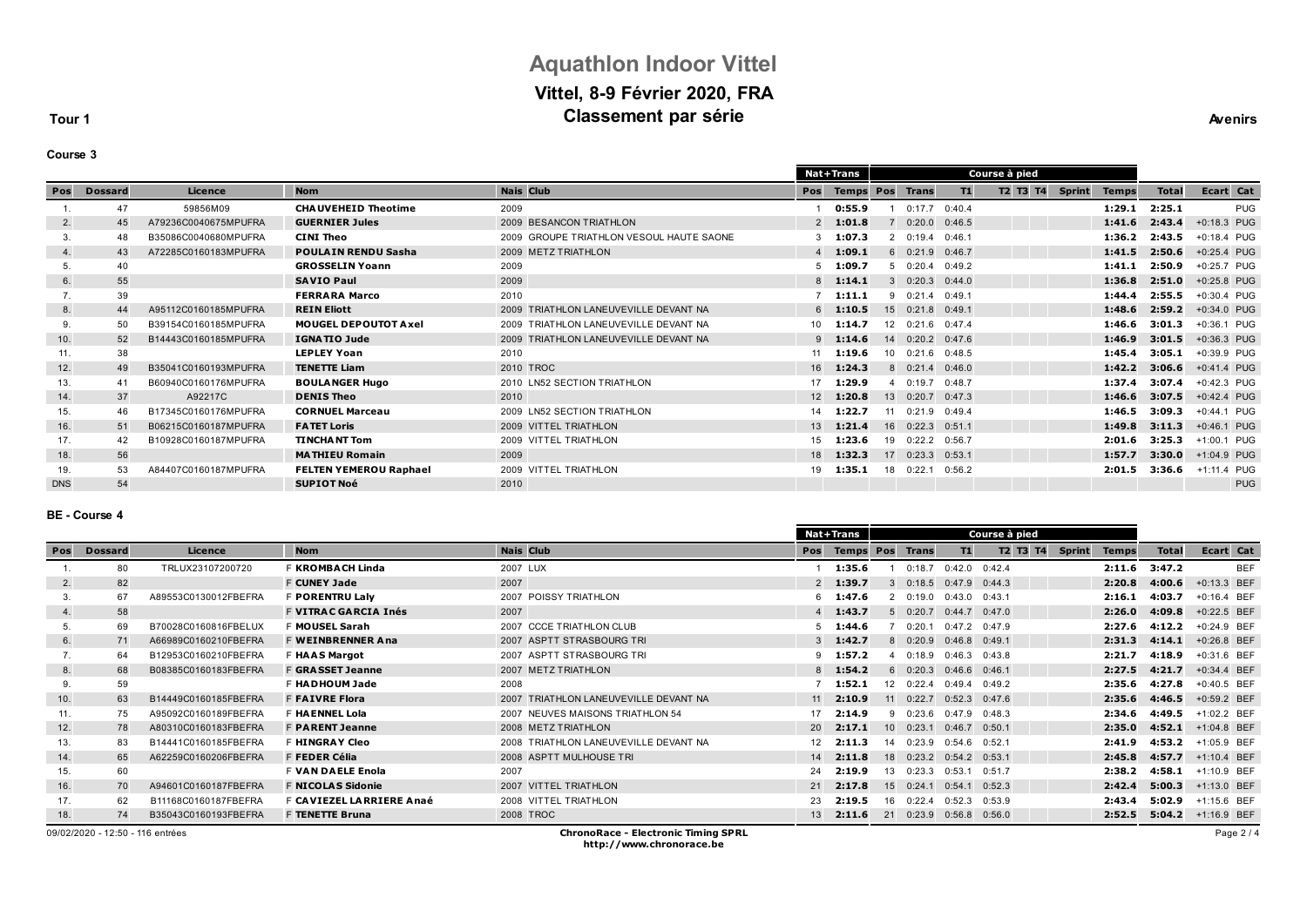# **Aquathlon Indoor Vittel Vittel, 8-9 Février 2020, FRA Classement par série Avenirs Avenirs**

**Tour 1**

| Δv. |
|-----|

**BE - Course 4**

|     |         |                      |                           |                                       |                 | <b>Nat+Trans</b>       |    |                           | Course à pied     |                 |  |               |              |              |                           |
|-----|---------|----------------------|---------------------------|---------------------------------------|-----------------|------------------------|----|---------------------------|-------------------|-----------------|--|---------------|--------------|--------------|---------------------------|
| Pos | Dossard | Licence              | <b>Nom</b>                | <b>Nais Club</b>                      | Pos             | <b>Temps Pos Trans</b> |    |                           | T1                | <b>T2 T3 T4</b> |  | <b>Sprint</b> | <b>Temps</b> | <b>Total</b> | Ecart Cat                 |
| 19. |         | A95079C0160185FBEFRA | <b>F VARINOT Clemence</b> | 2008 TRIATHLON LANEUVEVILLE DEVANT NA | 16              | 2:14.4                 | 20 | 0:23.3                    | $0:55.8$ $0:53.5$ |                 |  |               | 2:52.0       | 5:06.5       | $+1:19.2$ BEF             |
| 20. | 73      | B14442C0160185FBEFRA | <b>F TONNAIRE Chloe</b>   | 2008 TRIATHLON LANEUVEVILLE DEVANT NA | 22              | 2:18.9                 |    | 19 0:23.4 0:54.0 0:54.1   |                   |                 |  |               | 2:48.2       | 5:07.1       | +1:19.8 BEF               |
| 21. |         | A42017C0130043FBEFRA | <b>F BLOT Louise</b>      | 2007 LES TRITONS MELDOIS              | 19              | 2:15.9                 |    | $22 \t 0:24.3$            | $0:54.5$ $0:57.7$ |                 |  |               | 2:53.2       | 5:09.1       | +1:21.8 BEF               |
| 22. | 81      |                      | <b>F SURMELY Roxanne</b>  | 2008                                  | 18              | 2:15.7                 |    | 24 0:25.2                 | $1:00.2$ $1:00.9$ |                 |  |               | 3:01.7       |              | 5:17.5 $+1:30.2$ BEF      |
| 23. | 66      | B71341C0160183FBEFRA | F <b>BOLOGNA Emie</b>     | 2007 METZ TRIATHLON                   | 25              | 2:22.6                 | 23 | 0:25.0                    | 0:59.6            | 1.011           |  |               |              |              | 3:01.6 5:24.2 +1:37.0 BEF |
| 24. | 79      | A96498C0160189FBEFRA | <b>F JOURDAIN Sarah</b>   | 2007 NEUVES MAISONS TRIATHLON 54      | 10 <sup>1</sup> | 2:08.1                 |    | 25 0:21.6                 | $1:02.7$ $1:04.7$ |                 |  |               |              |              | 3:16.3 5:24.5 +1:37.2 BEF |
| 25. | 76      | A79423C0160206FBEFRA | F <b>GEORGES Clarisse</b> | 2008 ASPTT MULHOUSE TRI               | 15              | 2:12.3                 | 26 | 0:24.                     | 0:48.4            | 1:28.7          |  |               |              |              | 3:16.8 5:29.2 +1:41.9 BEF |
| 26. | 61      |                      | F GARCIA Maé              | 2007                                  | 26              | 2:48.4                 |    | $17$ 0:20.6 0:52.3 0:50.1 |                   |                 |  |               |              |              | 2:45.5 5:33.9 +1:46.6 BEF |

#### **BE - Course 5**

|            |                |                      |                           |                                         | <b>Nat+Trans</b> |                        |   |                |                   | Course à pied |                           |              |              |               |            |
|------------|----------------|----------------------|---------------------------|-----------------------------------------|------------------|------------------------|---|----------------|-------------------|---------------|---------------------------|--------------|--------------|---------------|------------|
| Pos        | <b>Dossard</b> | Licence              | <b>Nom</b>                | <b>Nais Club</b>                        | Pos              | <b>Temps Pos Trans</b> |   |                | T1                |               | T2 T3 T4<br><b>Sprint</b> | <b>Temps</b> | <b>Total</b> | Ecart Cat     |            |
|            | 93             | A54018C0160183MBEFRA | <b>THIRIOT Antonin</b>    | 2007 METZ TRIATHLON                     |                  | 1:29.8                 |   | 0:18.4         | $0:42.5$ $0:43.1$ |               |                           | 2:12.8       | 3:42.7       |               | <b>BEG</b> |
| 2.         | 96             | B37601C0160210MBEFRA | <b>BOESCH Malo</b>        | 2007 ASPTT STRASBOURG TRI               |                  | 1:41.9                 |   | 20:17.7        | $0:45.6$ $0:43.5$ |               |                           | 2:14.0       | 3:55.9       | +0:13.2 BEG   |            |
| 3.         | 87             |                      | <b>ROUX Maël</b>          | 2008                                    |                  | 1:39.7                 |   | 60:19.4        | 0.46.0            | 0:44.5        |                           | 2:17.8       | 3:57.5       | $+0:14.8$ BEG |            |
| 4.         | 100            |                      | <b>OSTER Maxence</b>      | 2007                                    | $5^{\circ}$      | 1:44.0                 |   | 30:18.4        | 0:42.7            | 0:43.2        |                           | 2:16.2       | 4:00.2       | +0:17.5 BEG   |            |
|            | 85             |                      | <b>VAUTRIN Lilian</b>     | 2007                                    |                  | 1:42.6                 | 8 | 0:19.2         | 0:45.1            | 0:47.5        |                           | 2:23.9       | 4:06.6       | +0:23.9 BEG   |            |
| 6.         | 99             | A68090C0040663MBEFRA | <b>GONON Jean</b>         | 2007 BEAUNE TRIATHLON                   | 8                | 1:51.8                 |   | 40:18.9        | 0:44.5            | 0:42.7        |                           | 2:16.8       | 4:08.7       | +0:26.0 BEG   |            |
| 7.         | 94             | B62987C0040675MBEFRA | <b>DUQUET A chille</b>    | 2008 BESANCON TRIATHLON                 | 6                | 1:45.9                 |   | 11 0:19.6      | $0:48.3$ $0:46.4$ |               |                           | 2:30.6       | 4:16.6       | +0:33.9 BEG   |            |
| 8.         | 92             |                      | <b>POSSBERG Jonas</b>     | 2008 SWISS FED                          | 9                | 1:52.1                 |   | 10 0:20.7      | $0:47.8$ 0:46.4   |               |                           | 2:28.5       | 4:20.7       | +0:38.0 BEG   |            |
| 9.         | 90             | A63822C0040675MBEFRA | <b>PROVOST Lucas</b>      | 2007 BESANCON TRIATHLON                 |                  | 1:50.2                 |   | $12 \t 0:20.1$ | $0:45.2$ $0:51.3$ |               |                           | 2:33.0       | 4:23.2       | +0:40.5 BEG   |            |
| 10.        | 91             | B38331C0160206MBEFRA | <b>KLEIN Lucas</b>        | 2008 ASPTT MULHOUSE TRI                 | 10 <sup>1</sup>  | 1:57.0                 |   | 90:18.0        | $0:48.9$ $0:47.4$ |               |                           | 2:27.9       | 4:24.9       | $+0:42.2$ BEG |            |
| 11.        | 98             | B13613C0160170MBEFRA | <b>HUMBERT Marceau</b>    | 2007 E.C.A. CHAUMONT TRIATHLON DUATHLON | 13               | 2:03.8                 |   | 0:20.1         | $0:43.2$ $0:44.4$ |               |                           | 2:21.5       | 4:25.3       | +0:42.6 BEG   |            |
| 12.        | 88             | B14452C0160185MBEFRA | <b>GARRANT Quentin</b>    | 2007 TRIATHLON LANEUVEVILLE DEVANT NA   | 11               | 1:58.4                 |   | 14 0:19.2      | 0:51.0            | 0:50.4        |                           | 2:35.1       | 4:33.6       | +0:50.9 BEG   |            |
| 12.        | 89             | B13270C0160189MBEFRA | <b>FORDOXCEL Augustin</b> | 2007 NEUVES MAISONS TRIATHLON 54        | 16               | 2:16.8                 |   | 0:17.8         | 0:41.8            | 0:43.0        |                           | 2:16.8       | 4:33.6       | +0:50.9 BEG   |            |
| 14.        | 102            | B71523C0160176MBEFRA | <b>LHUILLIER Mathies</b>  | 2008 LN52 SECTION TRIATHLON             | 12               | 2:03.3                 |   | 13 0:19.8      | $0:49.6$ $0:49.2$ |               |                           | 2:34.3       | 4:37.6       | +0:54.9 BEG   |            |
| 15.        | 84             | A47846C0160187MBEFRA | <b>PETIT Gautier</b>      | 2007 VITTEL TRIATHLON                   | 14               | 2:12.9                 |   | 15 0:16.8      | $0:50.7$ $0:53.4$ |               |                           | 2:39.3       | 4:52.2       | +1:09.5 BEG   |            |
| 16.        | 86             | B64521C0160187MBEFRA | <b>COSTA Constant</b>     | 2008 VITTEL TRIATHLON                   | 15               | 2:16.3                 |   |                | 16 0:19.5 1:04.8  | 1:01.9        |                           | 3:08.8       | 5:25.2       | +1:42.5 BEG   |            |
| <b>DNS</b> | 95             | B71460C0160187MBEFRA | <b>LEBRUN Mathis</b>      | 2007 VITTEL TRIATHLON                   |                  |                        |   |                |                   |               |                           |              |              |               | <b>BEG</b> |
| <b>DNS</b> | 97             | A88136C0160206MBEFRA | <b>PERRIN Baptiste</b>    | 2008 ASPTT MULHOUSE TRI                 |                  |                        |   |                |                   |               |                           |              |              |               | <b>BEG</b> |
|            |                |                      |                           |                                         |                  |                        |   |                |                   |               |                           |              |              |               |            |

### **BE - Course 6**

|     |                                  |                      |                       |                                            |     | Nat+Trans              |                          | Course à pied |                   |               |              |              |               |
|-----|----------------------------------|----------------------|-----------------------|--------------------------------------------|-----|------------------------|--------------------------|---------------|-------------------|---------------|--------------|--------------|---------------|
| Pos | <b>Dossard</b>                   | Licence              | <b>Nom</b>            | <b>Nais Club</b>                           | Pos | <b>Temps Pos Trans</b> |                          | T1            | T2 T3 T4          | <b>Sprint</b> | <b>Temps</b> | <b>Total</b> | Ecart Cat     |
|     | 114                              | A63493C0040655MBEFRA | <b>LOPEZ Thibaut</b>  | 2007 DIJON TRIATHLON                       |     | 1:35.3                 | 0:20.6                   |               | $0:45.2$ $0:44.5$ |               | 2:20.7       | 3:56.1       | <b>BEG</b>    |
| 2.  | 112                              | TRLUX12305200719     | <b>HEYART Tom</b>     | 2007 LUX FED                               |     | 2 1:47.3               | 2 0:18.3 0:44.4 0:41.6   |               |                   |               | 2:14.8       | 4:02.2       | $+0:06.0$ BEG |
|     | 108                              | A88204C0160210MBEFRA | <b>BONFILS Noé</b>    | 2008 ASPTT STRASBOURG TRI                  | 10  | 2:05.5                 | 0:16.8                   |               | $0:42.0$ $0:40.2$ |               | 2:07.7       | 4:13.2       | +0:17.1 BEG   |
| 4.  | 110                              | A79235C0040675MBEFRA | <b>GUERNIER Paul</b>  | 2007 BESANCON TRIATHLON                    |     | 1:48.6                 | 0:21.1                   |               | $0:47.1$ $0:47.3$ |               | 2:25.5       | 4:14.1       | +0:17.9 BEG   |
|     | 117                              | A73438C0040675MBEFRA | <b>LEMOINE Imanol</b> | 2008 BESANCON TRIATHLON                    |     | 1:48.0                 | 0:22.0                   |               | $0.47.5$ $0.46.2$ |               | 2:30.4       | 4:18.4       | +0:22.3 BEG   |
| 6.  | 107                              | A75153C0160187MBEFRA | <b>ANTOINE Mathis</b> | 2007 VITTEL TRIATHLON                      |     | 2:00.4                 | $3$ 0:19.5 0:45.1 0:44.1 |               |                   |               | 2:18.5       | 4:18.9       | +0:22.8 BEG   |
|     | 09/02/2020 - 12:50 - 116 entrées |                      |                       | <b>ChronoRace - Electronic Timing SPRL</b> |     |                        |                          |               |                   |               |              |              | Page 3/4      |

**http://www.chronorace.be**